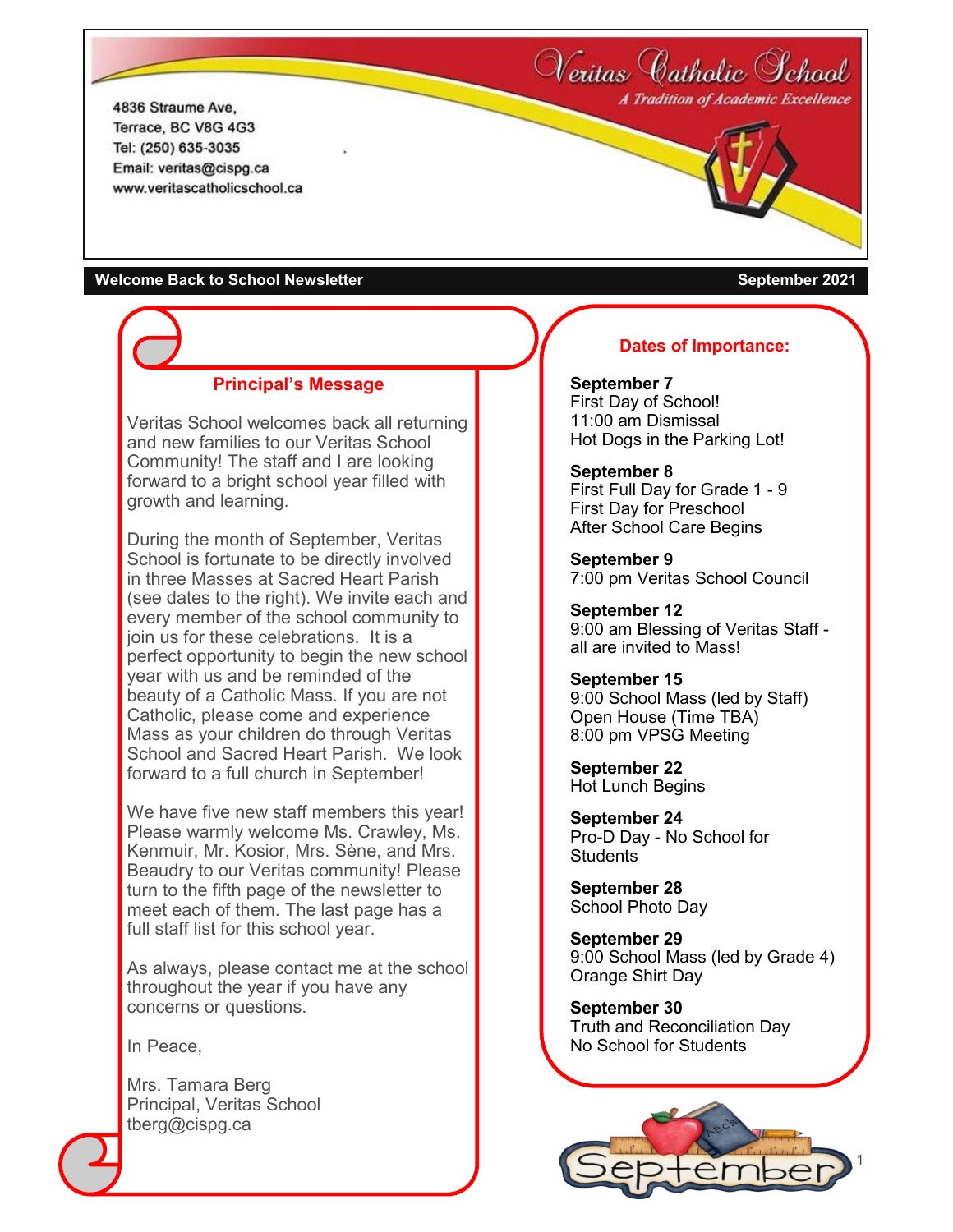## **Parent To-Do List**



- **Tuition and School Fees:** Please complete the required tuition forms and specify your method of payment. All authorization forms must be completed as new. Forms were sent home with June report cards; please come in to the school office if you need a new form. School supply fees are also due by the end of the first week of school
- **Criminal Record Checks (CRC):** All parents/guardians and other volunteers must have a CRC on file at the office before participating in any volunteer school activities involving students. CRC's must be updated every 3 years. Please contact the school for forms or if you are unsure if you need an updated CRC. We highly encourage all potential volunteers to complete the form now so as to avoid disappointment if you are unable to participate in a school activity in the future.
- **Driver's Abstract:** All volunteer field trip drivers must have a current driver's abstract on file before volunteering as a driver for a school field trip. The process requires contact with ICBC with the resulting information forwarded to the school. Driver's Abstracts must be renewed when your driver's license is renewed. Please visit: **[https://](https://onlinebusiness.icbc.com/clio/) [onlinebusiness.icbc.com/clio/](https://onlinebusiness.icbc.com/clio/)**. Vehicle insurance must also be on file and a new copy provided when your insurance is renewed.

# **COVID Guidelines**

On Tuesday, August 24, the Ministry of Education released the COVID Guidelines for this school year. The entire document can be read by clicking **[here](https://www2.gov.bc.ca/assets/gov/education/administration/kindergarten-to-grade-12/safe-caring-orderly/k-12-covid-19-health-safety-guidlines.pdf)**. Highlights include:

- **Daily health checks must be completed** before students arrive at school. The provincial daily health check app for daily assessment of symptoms can be found **[here](https://www.k12dailycheck.gov.bc.ca/healthcheck?execution=e1s1)**.
- **Masks** are required for all students in grades 4 and up, all staff, and all visitors. Masks are encouraged for students in kindergarten to grade 3.
- **School gatherings** are permitted, provided the space is fully used and there is space between classes. School assemblies will be held this year, but without visitors until further notice.
- Students in grades 4-9 will change for **PE class**. Students in these grades need a full change of gym clothes, in addition to indoor runners with non-marking soles.
- Until further notice, **parent access is limited** to essential visits, such as approved volunteer time, picking up a sick or injured child, or paying tuition.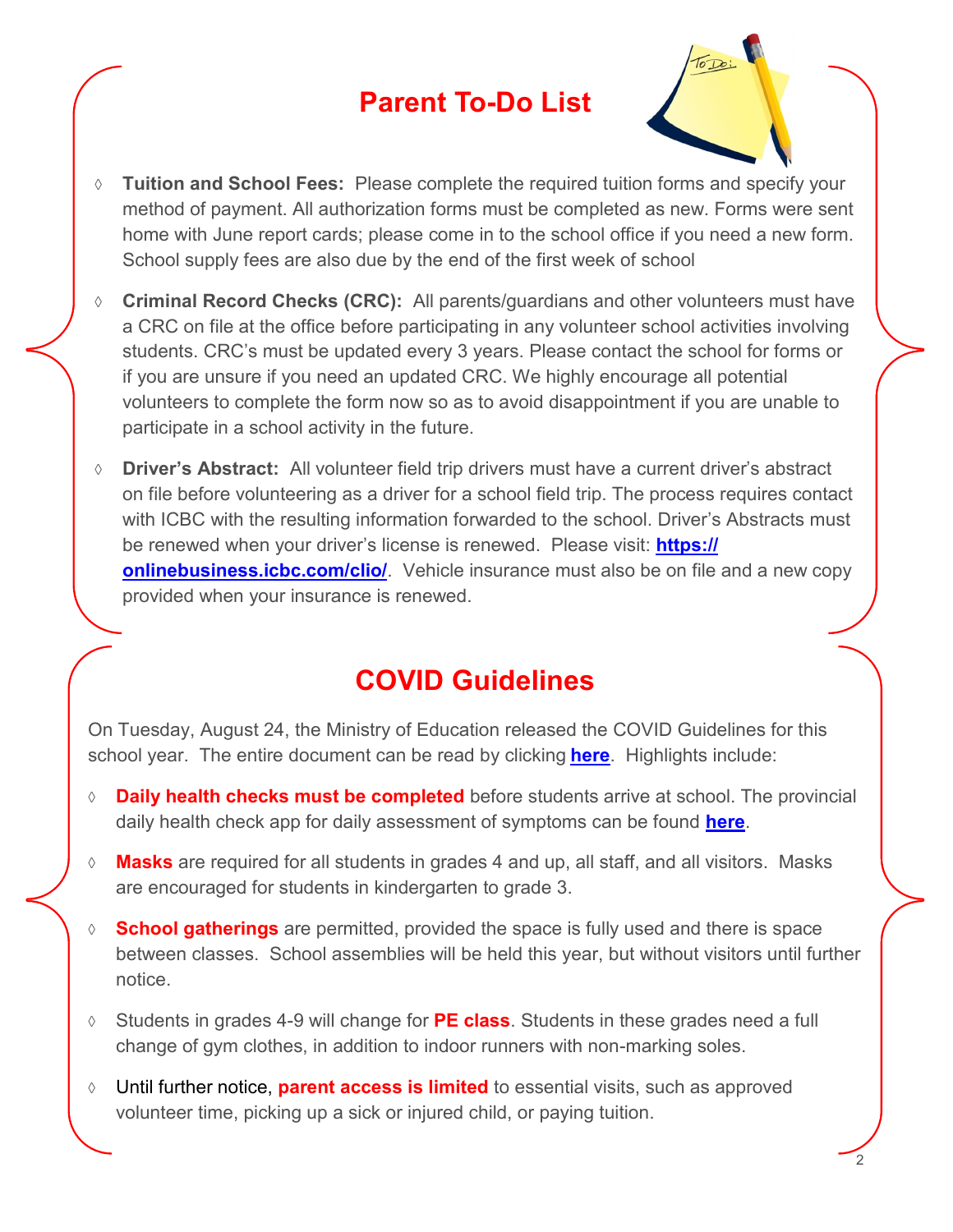## **You are Invited!**

Veritas School's Open House will be on the evening of Wednesday, September 15; the specific time will be shared in the coming days. Each classroom teacher will hold 20 minute sessions to provide those parents with multiple children the opportunity to attend each of their child's teacher's sessions. The grade 7-9 teachers will hold their session together so all Senior Academy teachers can be introduced. This is a parent evening, and as such, we ask that you attend without your children to limit our gathering size.



Our VPSG will have a table set up and will be looking for parents to join as VPSG members.

**Calendar Change:** Please note the change to our yearly calendar. September 30 has been designated by the government as a National Day of Truth and Reconciliation. As such, Veritas School will be closed on September 30. Please find an amended calendar in your email and on the school website. A paper copy will also be sent home on Wednesday, September 8.

**School Supplies:** School supply lists were sent out in June. Copies are available at the school office or on the school website. Please remember that the school supply fees are due by Friday, September 10.





**Hot Lunch:** Hot Lunch begins on Wednesday, September 22 and is organized by the VPSG. The online Munch-a-Lunch link for ordering will be shared in the Wednesday, September 8 email. Hot Lunch requires volunteers every Wednesday to either prepare or sort the lunches. Any questions can be emailed to the VPSG chair, Silvia Barg, at silviar 99@hotmail.com.

**Veritas Parent Support Group:** The first VPSG meeting will be Wednesday, September 15th at 8:00 pm after the Open House. All classroom parent reps and any interested parents are encouraged to attend as this is the best way to contribute to Veritas School!

**School Visitors:** The safety of our children is of utmost importance to the staff of Veritas. As such, it is our policy that school guests and visitors must enter through the front doors and speak with an office staff member upon arrival.

**Absentee Notes:** Please contact the school via email (veritas@cispg.ca), written note, or phone call with a message explaining your child/ren's absences. Numerous unexplained absences throughout the school year place our school funding in jeopardy. Absentee notes are crucial to our school funding!

**Staff Blessing:** There will be a special blessing for the staff of Veritas School during the 9:00 Mass on Sunday, September 12. We look forward to seeing everyone there!

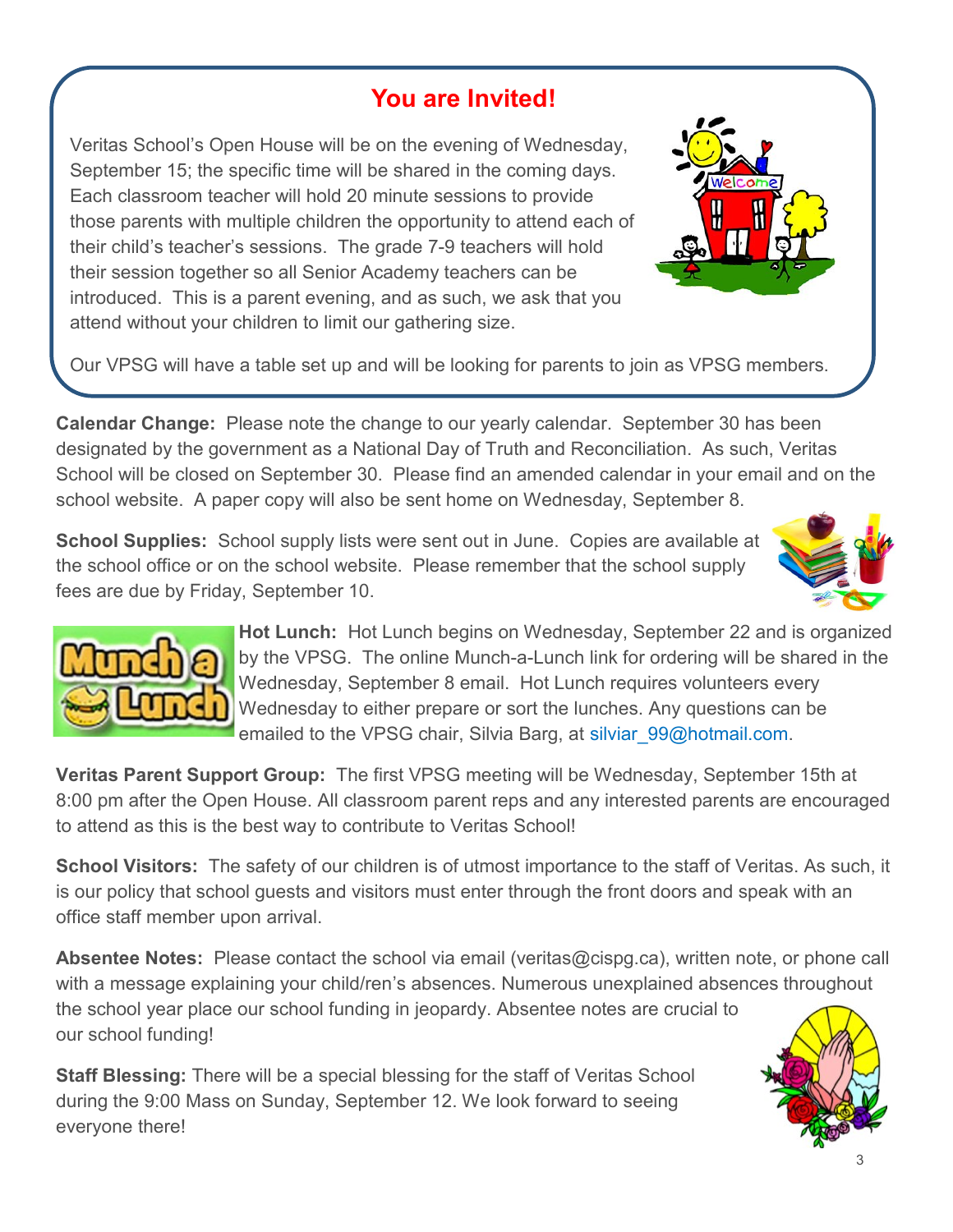The 2021-22 theme for the Catholic Independent Schools of Prince George is

# "One Family, One Hope in Christ"

Watch for activities focusing on our theme throughout the school year!





**Lunches:** In an effort to ease the load on our school compost and reduce wasps and other friends, students will be asked to bring home all lunch remains, such as apple cores, unfinished sandwiches, etc., to be disposed of at home. Please consider adding a container for such items to your child's lunch bag.

**Grocery Cards:** Our grocery card program is an easy way to support Veritas School's fundraising efforts! We have grocery cards available for Safeway, Save -On-Foods, and Wholesale Club in a variety of denominations. The school receives a percentage of your purchase, at no cost to you! Everyone purchases groceries - stop by Veritas first!



**Skills Needed:** We are looking for community members who could assist with sports clubs by coaching and refereeing. Thank you for considering how you can contribute to Veritas Athletics!

**Dress Code:** As Veritas School does not have uniforms, students must refrain from wearing unclean clothing and clothes displaying vulgar language or violence. Please see the student/parent handbook for further details.



**After School Care:** ASC resumes this school year on Wednesday, September 8! ASC begins at 3:00 and runs until 5:00 on school days and from 12:00 noon to 5:00 on half days. ASC will not be offered on non-instructional days this year. Mrs. Gina Vennard, with help from Ms. Lina Greeff, will be operating ASC . If you intend to use ASC at any point this year, please stop by the office and ensure your paperwork is complete.

**Nut Aware School:** Veritas School is a "Nut Aware School". We do have students with severe nut allergies. As such, students may not bring food that contains nuts to school. There are a number of safe peanut and nut alternatives available that are can be included in your child's lunch and snack. Thank you for helping to keep all Veritas Students safe.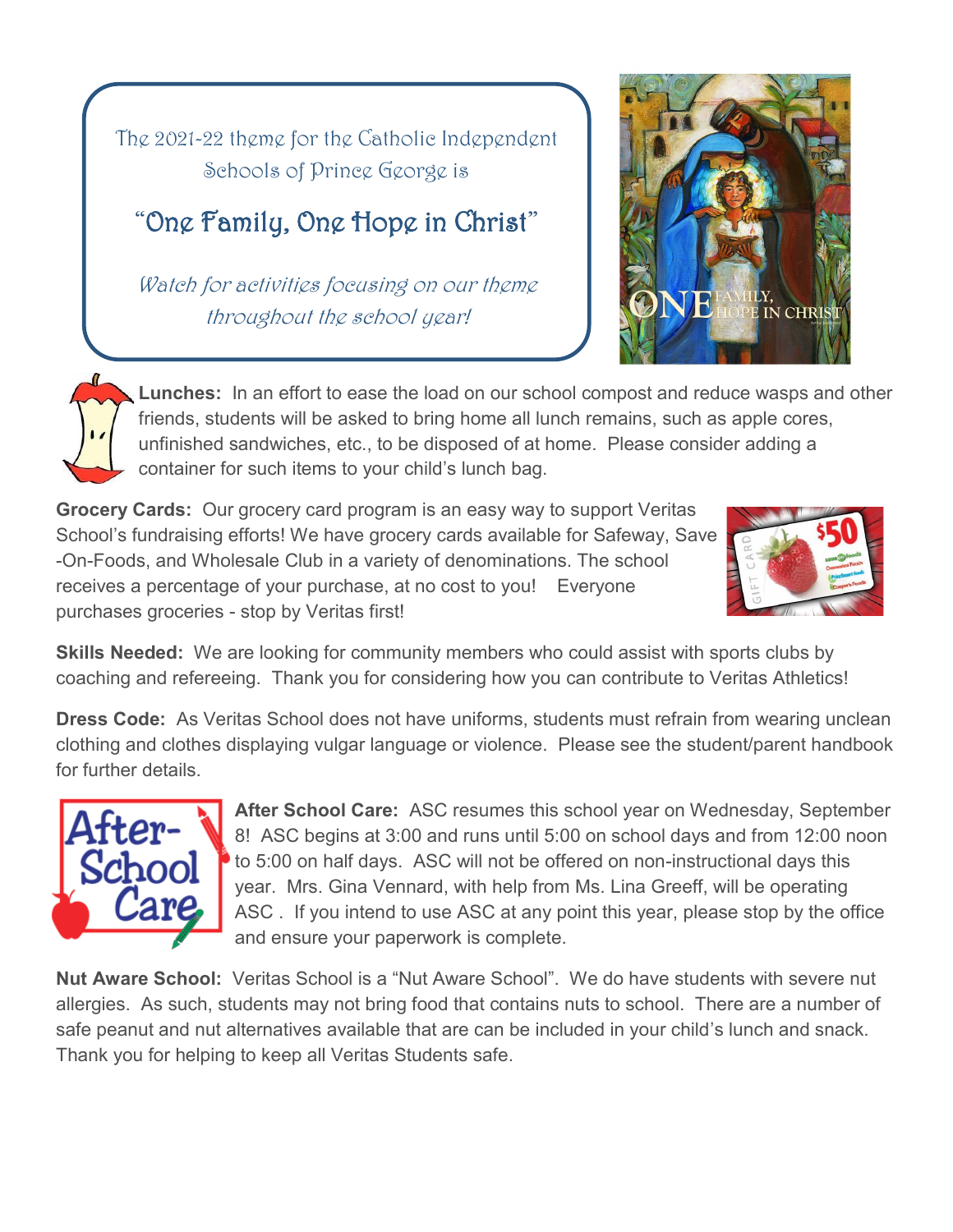### **Meet Our New Teachers!**



**Ms. Sarah Crawley** is our new Grade 4 teacher! Ms. Crawley attended Veritas School from grade 2 to grade 7 and is honoured to be working alongside some of her own teachers. She has three daughters attending Veritas and a fourth starting soon! Ms. Crawley enjoys teaching yoga, being outdoors, watching basketball, running, and reading. She is looking forward to a great school year and is excited to teach grade 4! Welcome, Ms. Crawley!

**Mr. Joe Kosior** is our new Grade 8 Homeroom and Senior Academy English, Social Studies, and Drama teacher. He has taught in Alberta and England and has spent time travelling through Europe and exploring different cultures. Mr. Kosior recently took up fishing and cycling and is excited to explore Terrace. He is looking forward to meeting the students and sharing his love of language with them. Welcome, Mr. Kosior!





**Ms. Emma Kenmuir** is our new Grade 7 Homeroom teacher and French specialist. In addition to French in Grades 5, 7, 8 ,& 9, she will also be teaching Health and Career and Science 7. Ms. Kenmuir has an Arts degree with a major in French and a minor in Physical Education. Ms. Kenmuir enjoys silversmithing, adventuring, and spending time with friends and family! She is looking forward to sharing her passion for learning and connecting with her students. Welcome, Ms. Kenmuir!

**Mrs. Trina Sène** is our new Catholic Education Support Teacher. Mrs. Sène taught at Veritas School from 2008 to 2015, then moved to Langley, BC. She moved back to Terrace with her husband and two young children this summer. Mrs. Sène is excited to be at Veritas again, see some familiar faces, and meet many new ones. She is passionate about her faith, loves travelling, staying active, chocolate treats, and socializing with friends and family. She is looking forward to once again working with her sister, Ms. B,! Welcome, Mrs. Sène!





**Mrs. Amanda Beaudry** is our new Sprout Up Preschool teacher. Mrs. Beaudry has been working with children age five and under for sixteen years. The last three years have been spent raising her son, Lincoln, who also will be attending preschool. As a long time Terrace resident, Mrs. Beaudry looks forward to seeing lots of familiar faces and meeting lots of new families. Welcome, Mrs. Beaudry!